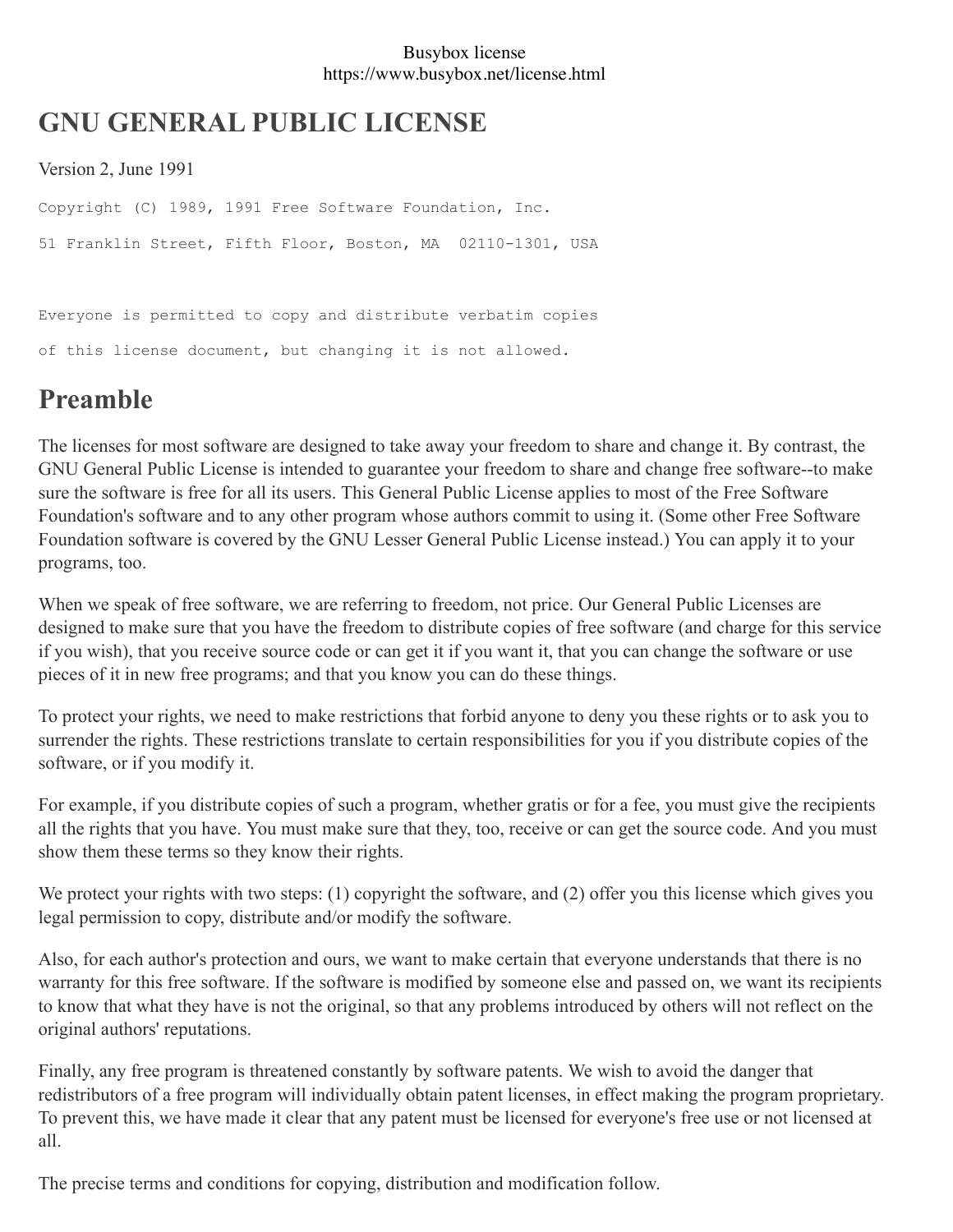### **TERMS AND CONDITIONS FOR COPYING, DISTRIBUTION AND MODIFICATION**

**0.** This License applies to any program or other work which contains a notice placed by the copyright holder saying it may be distributed under the terms of this General Public License. The "Program", below, refers to any such program or work, and a "work based on the Program" means either the Program or any derivative work under copyright law: that is to say, a work containing the Program or a portion of it, either verbatim or with modifications and/or translated into another language. (Hereinafter, translation is included without limitation in the term "modification".) Each licensee is addressed as "you".

Activities other than copying, distribution and modification are not covered by this License; they are outside its scope. The act of running the Program is not restricted, and the output from the Program is covered only if its contents constitute a work based on the Program (independent of having been made by running the Program). Whether that is true depends on what the Program does.

**1.** You may copy and distribute verbatim copies of the Program's source code as you receive it, in any medium, provided that you conspicuously and appropriately publish on each copy an appropriate copyright notice and disclaimer of warranty; keep intact all the notices that refer to this License and to the absence of any warranty; and give any other recipients of the Program a copy of this License along with the Program.

You may charge a fee for the physical act of transferring a copy, and you may at your option offer warranty protection in exchange for a fee.

**2.** You may modify your copy or copies of the Program or any portion of it, thus forming a work based on the Program, and copy and distribute such modifications or work under the terms of Section 1 above, provided that you also meet all of these conditions:

**a)** You must cause the modified files to carry prominent notices stating that you changed the files and the date of any change.

**b)** You must cause any work that you distribute or publish, that in whole or in part contains or is derived from the Program or any part thereof, to be licensed as a whole at no charge to all third parties under the terms of this License.

**c)** If the modified program normally reads commands interactively when run, you must cause it, when started running for such interactive use in the most ordinary way, to print or display an announcement including an appropriate copyright notice and a notice that there is no warranty (or else, saying that you provide a warranty) and that users may redistribute the program under these conditions, and telling the user how to view a copy of this License. (Exception: if the Program itself is interactive but does not normally print such an announcement, your work based on the Program is not required to print an announcement.)

These requirements apply to the modified work as a whole. If identifiable sections of that work are not derived from the Program, and can be reasonably considered independent and separate works in themselves, then this License, and its terms, do not apply to those sections when you distribute them as separate works. But when you distribute the same sections as part of a whole which is a work based on the Program, the distribution of the whole must be on the terms of this License, whose permissions for other licensees extend to the entire whole, and thus to each and every part regardless of who wrote it.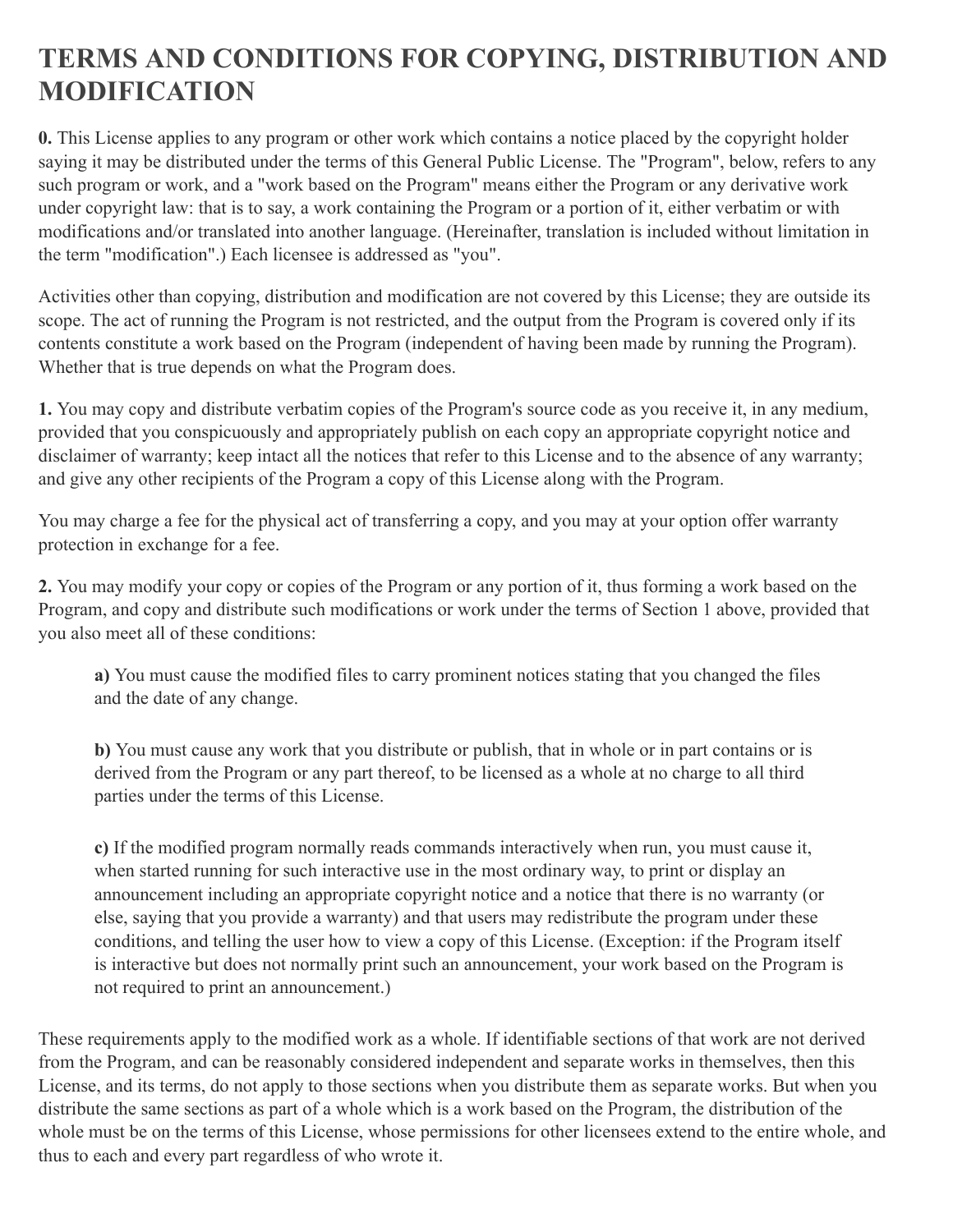Thus, it is not the intent of this section to claim rights or contest your rights to work written entirely by you; rather, the intent is to exercise the right to control the distribution of derivative or collective works based on the Program.

In addition, mere aggregation of another work not based on the Program with the Program (or with a work based on the Program) on a volume of a storage or distribution medium does not bring the other work under the scope of this License.

**3.** You may copy and distribute the Program (or a work based on it, under Section 2) in object code or executable form under the terms of Sections 1 and 2 above provided that you also do one of the following:

**a)** Accompany it with the complete corresponding machine-readable source code, which must be distributed under the terms of Sections 1 and 2 above on a medium customarily used for software interchange; or,

**b)** Accompany it with a written offer, valid for at least three years, to give any third party, for a charge no more than your cost of physically performing source distribution, a complete machinereadable copy of the corresponding source code, to be distributed under the terms of Sections 1 and 2 above on a medium customarily used for software interchange; or,

**c)** Accompany it with the information you received as to the offer to distribute corresponding source code. (This alternative is allowed only for noncommercial distribution and only if you received the program in object code or executable form with such an offer, in accord with Subsection b above.)

The source code for a work means the preferred form of the work for making modifications to it. For an executable work, complete source code means all the source code for all modules it contains, plus any associated interface definition files, plus the scripts used to control compilation and installation of the executable. However, as a special exception, the source code distributed need not include anything that is normally distributed (in either source or binary form) with the major components (compiler, kernel, and so on) of the operating system on which the executable runs, unless that component itself accompanies the executable.

If distribution of executable or object code is made by offering access to copy from a designated place, then offering equivalent access to copy the source code from the same place counts as distribution of the source code, even though third parties are not compelled to copy the source along with the object code.

**4.** You may not copy, modify, sublicense, or distribute the Program except as expressly provided under this License. Any attempt otherwise to copy, modify, sublicense or distribute the Program is void, and will automatically terminate your rights under this License. However, parties who have received copies, or rights, from you under this License will not have their licenses terminated so long as such parties remain in full compliance.

**5.** You are not required to accept this License, since you have not signed it. However, nothing else grants you permission to modify or distribute the Program or its derivative works. These actions are prohibited by law if you do not accept this License. Therefore, by modifying or distributing the Program (or any work based on the Program), you indicate your acceptance of this License to do so, and all its terms and conditions for copying, distributing or modifying the Program or works based on it.

**6.** Each time you redistribute the Program (or any work based on the Program), the recipient automatically receives a license from the original licensor to copy, distribute or modify the Program subject to these terms and conditions. You may not impose any further restrictions on the recipients' exercise of the rights granted herein. You are not responsible for enforcing compliance by third parties to this License.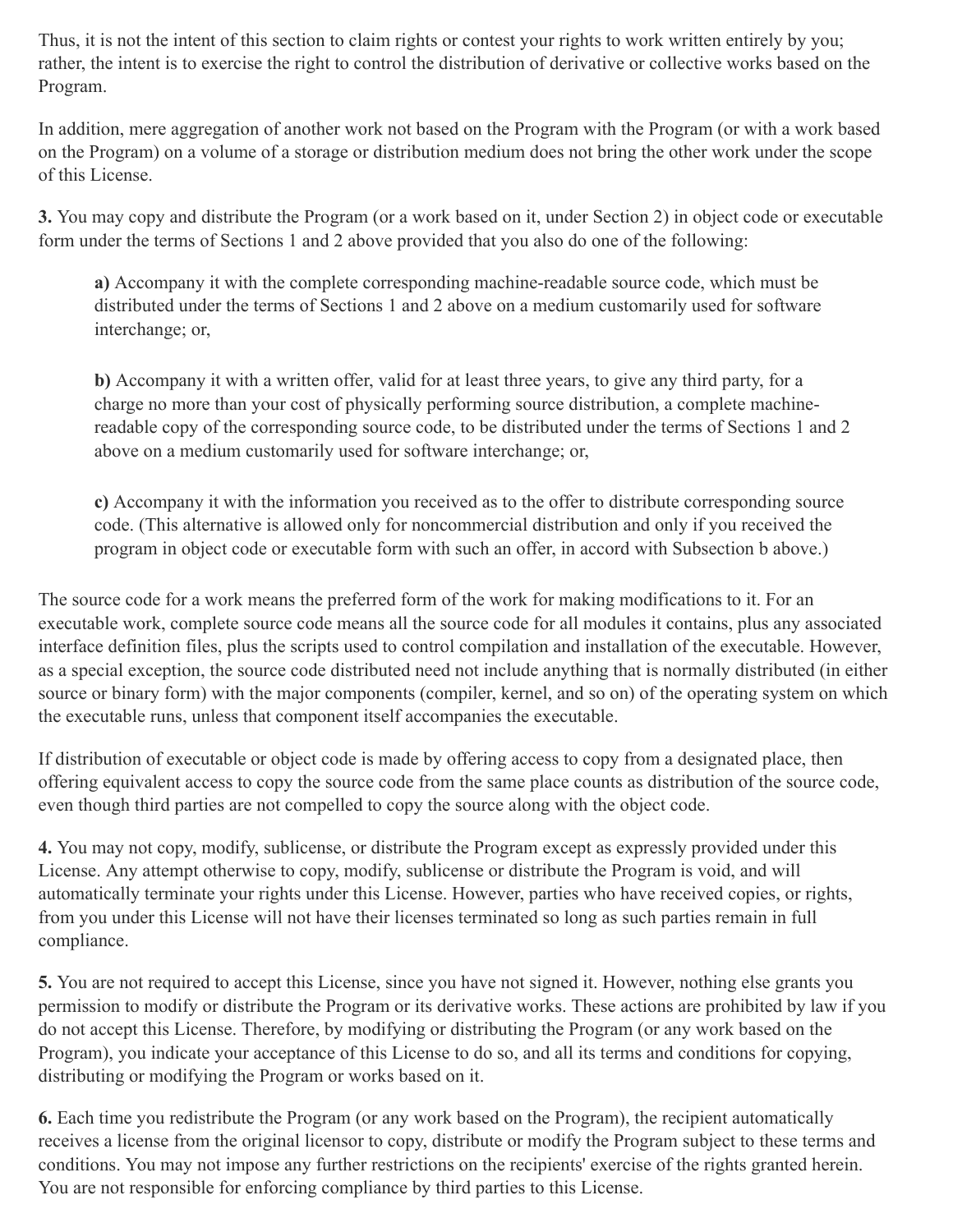**7.** If, as a consequence of a court judgment or allegation of patent infringement or for any other reason (not limited to patent issues), conditions are imposed on you (whether by court order, agreement or otherwise) that contradict the conditions of this License, they do not excuse you from the conditions of this License. If you cannot distribute so as to satisfy simultaneously your obligations under this License and any other pertinent obligations, then as a consequence you may not distribute the Program at all. For example, if a patent license would not permit royalty-free redistribution of the Program by all those who receive copies directly or indirectly through you, then the only way you could satisfy both it and this License would be to refrain entirely from distribution of the Program.

If any portion of this section is held invalid or unenforceable under any particular circumstance, the balance of the section is intended to apply and the section as a whole is intended to apply in other circumstances.

It is not the purpose of this section to induce you to infringe any patents or other property right claims or to contest validity of any such claims; this section has the sole purpose of protecting the integrity of the free software distribution system, which is implemented by public license practices. Many people have made generous contributions to the wide range of software distributed through that system in reliance on consistent application of that system; it is up to the author/donor to decide if he or she is willing to distribute software through any other system and a licensee cannot impose that choice.

This section is intended to make thoroughly clear what is believed to be a consequence of the rest of this License.

**8.** If the distribution and/or use of the Program is restricted in certain countries either by patents or by copyrighted interfaces, the original copyright holder who places the Program under this License may add an explicit geographical distribution limitation excluding those countries, so that distribution is permitted only in or among countries not thus excluded. In such case, this License incorporates the limitation as if written in the body of this License.

**9.** The Free Software Foundation may publish revised and/or new versions of the General Public License from time to time. Such new versions will be similar in spirit to the present version, but may differ in detail to address new problems or concerns.

Each version is given a distinguishing version number. If the Program specifies a version number of this License which applies to it and "any later version", you have the option of following the terms and conditions either of that version or of any later version published by the Free Software Foundation. If the Program does not specify a version number of this License, you may choose any version ever published by the Free Software Foundation.

**10.** If you wish to incorporate parts of the Program into other free programs whose distribution conditions are different, write to the author to ask for permission. For software which is copyrighted by the Free Software Foundation, write to the Free Software Foundation; we sometimes make exceptions for this. Our decision will be guided by the two goals of preserving the free status of all derivatives of our free software and of promoting the sharing and reuse of software generally.

#### **NO WARRANTY**

**11.** BECAUSE THE PROGRAM IS LICENSED FREE OF CHARGE, THERE IS NO WARRANTY FOR THE PROGRAM, TO THE EXTENT PERMITTED BY APPLICABLE LAW. EXCEPT WHEN OTHERWISE STATED IN WRITING THE COPYRIGHT HOLDERS AND/OR OTHER PARTIES PROVIDE THE PROGRAM "AS IS" WITHOUT WARRANTY OF ANY KIND, EITHER EXPRESSED OR IMPLIED, INCLUDING, BUT NOT LIMITED TO, THE IMPLIED WARRANTIES OF MERCHANTABILITY AND FITNESS FOR A PARTICULAR PURPOSE. THE ENTIRE RISK AS TO THE QUALITY AND PERFORMANCE OF THE PROGRAM IS WITH YOU. SHOULD THE PROGRAM PROVE DEFECTIVE,